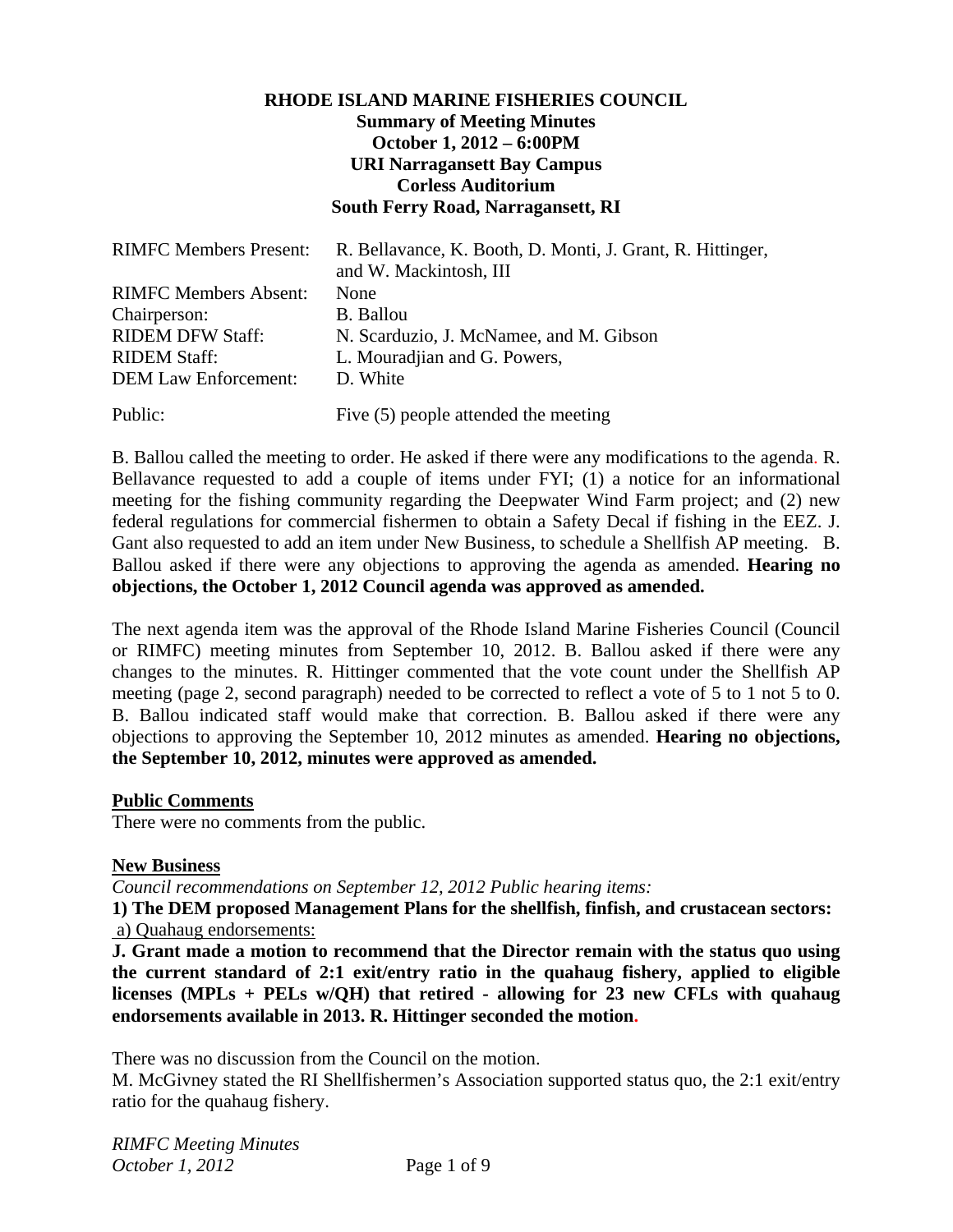**B. Ballou asked for a vote. The Council voted unanimously to approve the motion to recommend the Director remain with the status quo using the current standard of a 2:1 exit/entry ratio in the quahaug fishery, applied to eligible licenses (MPLs + PELs w/QH) that retired - allowing for 23 new CFLs with quahaug endorsements to be made available in 2013. The motion passed 6/0.** 

### b) Soft-shell Clam endorsements:

M. Gibson stated the more recent soft-shell clam surveys in the upper Bay area have turned up with no steamer clams in the adjacent fished areas and unfished areas therefore the Division cannot support status quo even if it was only 11 new licenses.

B. Ballou asked if there was a motion.

**J. Grant made a motion to recommend the Director remain with the status quo using the current standard of 5:1 exit/entry ratio in the soft-shell clam fishery, applied to eligible licenses (MPL's, + PELs w/SS + CFLs with a soft-shell clam endorsement) that retired allowing for 11 new CFLs with soft-shell clam endorsements available in 2013. K. Booth seconded the motion.**

**B. Ballou asked for a vote. The Council voted in favor to recommend that the Director remain with status quo using the current standard of a 5:1 exit/entry ratio for the soft-shell clam fishery applied to all eligible licenses (MPLs + PELs w/SS + CFLs w/SS) that retired. Allowing for 11 new CFL's with soft-shell clam endorsements to be made available in 2013. In favor: (4) (R. Bellavance, K. Booth, J. Grant, and W. Mackintosh, III); opposed: (2) (R. Hittinger, D. Monti). The motion passed 4/2.** 

### c) Whelk endorsements:

M. Gibson commented the key information here was in 2011 where the average landing per fisher had decreased but the total landings were reaching its highest levels. He indicated this was usually a signal for something bad to happen like the verge of a major stock decline. Gibson stated the Division does not support any new endorsements nor does the Division support the option that would allow any latent pool of effort from CFLs or PELs who did not get in to the fishery in 2012 to be grandfathered in for 2013. He did not think this stock could absorb any more effort than it had already tolerated.

## **R. Hittinger made a motion to recommend to the Director no new whelk endorsements for 2013. D. Monti Seconded the motion.**

**B. Ballou asked for a vote. The motion to recommend to the Director no new whelk endorsements for 2013 failed. The vote was (2) in favor: (R. Hittinger, D. Monti); (4) opposed: (R. Bellavance, K. Booth, J. Grant, and W. Mackintosh, III). The motion failed 2/4.** 

**J. Grant made a motion to recommend to the Director no new whelk endorsements, except to allow those "actively fishing"\* commercial fishing license (CFL) or principal effort license (PEL) holders with a quahaug and/or a soft-shell clam endorsement as of the immediately preceding year (2012) to obtain a whelk endorsement in 2013. \*(Note: With "Active Fishing" meaning fished at least 75 days in the preceding two calendar years). W. Mackintosh, III seconded the motion.**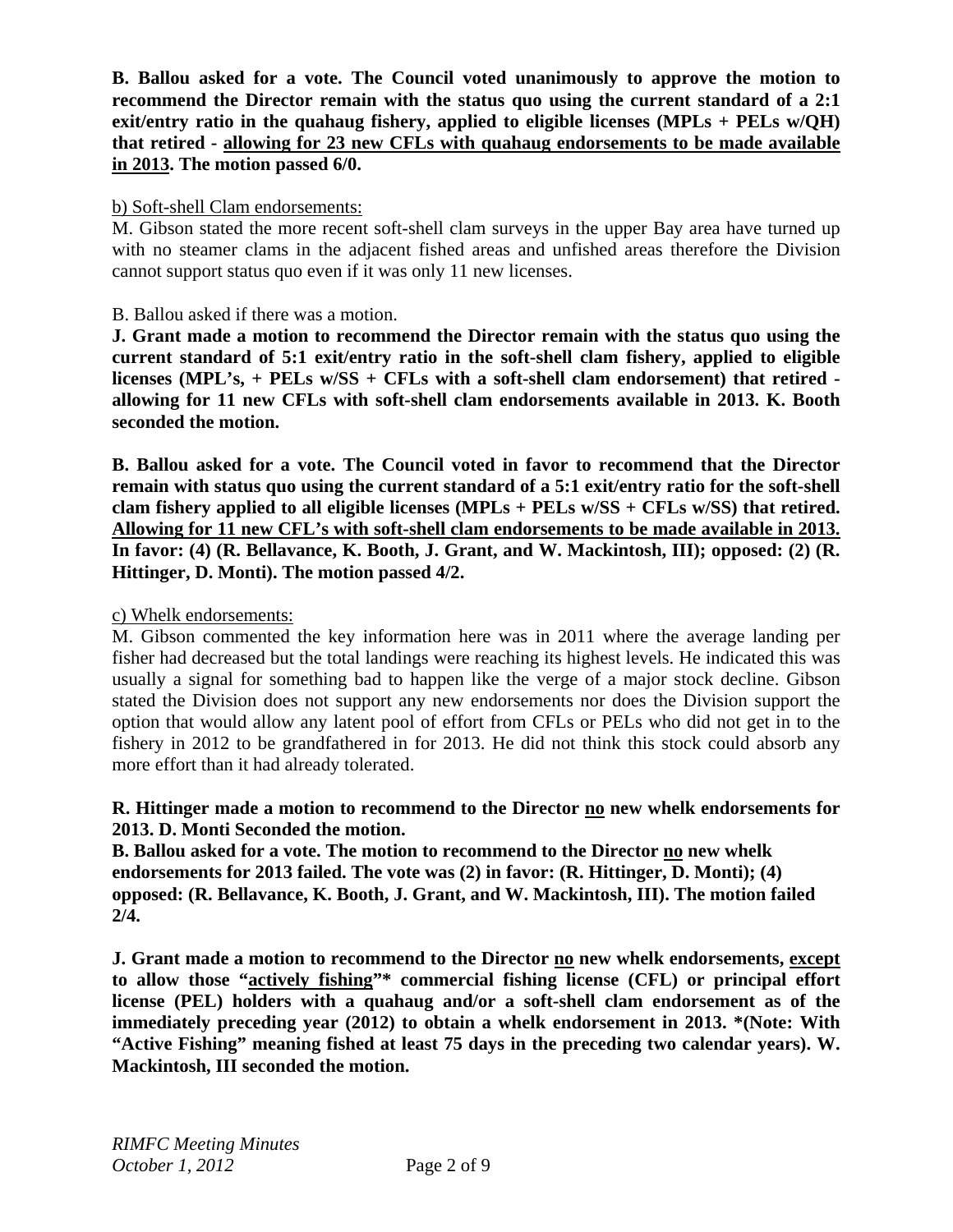**B. Ballou asked for a vote. The Council voted in favor to recommend to the Director, no new whelk endorsements, except to allow those "actively fishing"\* commercial fishing license (CFL) or principal effort license (PEL) holders with a quahaug and/or a soft-shell clam endorsement as of the immediately preceding year (2012) to obtain a whelk endorsement in 2013. \*(Note: With "Active Fishing" meaning fished at least 75 days in the preceding two calendar years). The vote was (5) in favor: (R. Bellavance, K. Booth, J. Grant, D. Monti and W. Mackintosh, III); opposed: (none); abstained: (1) (R. Hittinger). The motion passed 5/0/1.** 

**B. Ballou asked the Council if there were any objections to recommending to the Director the adoption of the 2013 Management Plan for the Shellfish Fishery Sector. There were not objections from the Council.** 

## d) Finfish Management Plan and licensing

M. Gibson noted he was still comfortable with the proposed 1:1 exit/entry ratio, however should any of these other critical quota species take a further down turn then the Division might reconsider that the next time around.

## B. Ballou asked if there was a motion.

**D. Monti made a motion to recommend that the Director remain with the status quo of a 1:1 exit-entry ratio applied to active, eligible licenses (MPLs + PELs w/RFF) that retired – allowing for 6 new PELs with restricted finfish endorsements to be made available in 2013. R. Bellavance seconded the motion.** 

**B. Ballou asked for a vote. The Council voted unanimously to approve the motion to recommend that the Director remain with the status quo of a 1:1 exit-entry ratio applied to active, eligible licenses (MPLs + PELs w/RFF) that retired – allowing for 6 new PELs with restricted finfish endorsements to be made available in 2013. In favor: (R. Bellavance, K. Booth, J. Grant, R. Hittinger, D. Monti, and W. Mackintosh, III). The motion passed 6/0.** 

**B. Ballou asked the Council if there were any objections to recommending to the Director the adoption of the 2013 Management Plan for the Finfish Fishery Sector. There were not objections from the Council.** 

### e) Crustacean Management Plan and licensing - Lobster

M. Gibson commented there were additional trap cuts coming; fishermen with allocations will lose 25% up front. He indicated there was no room for any additional endorsements here. We needed to get Addendum XVIII in place. B. Ballou indicated trap transferability would be the next step for RI.

**R. Bellavance made a motion to recommend that the Director remain with status quo for the lobster fishery - no new lobster endorsements for 2013. R. Hittinger seconded the motion.** 

**B. Ballou asked for a vote. The Council voted unanimously to approve the motion to recommend that the Director remain with the status quo for the lobster fishery - no new lobster endorsements for 2013. In favor: (R. Bellavance, K. Booth, J. Grant, R. Hittinger, D. Monti, and W. Mackintosh, III). The motion passed 6/0.** 

**B. Ballou asked the Council if there were any objections to recommending to the Director**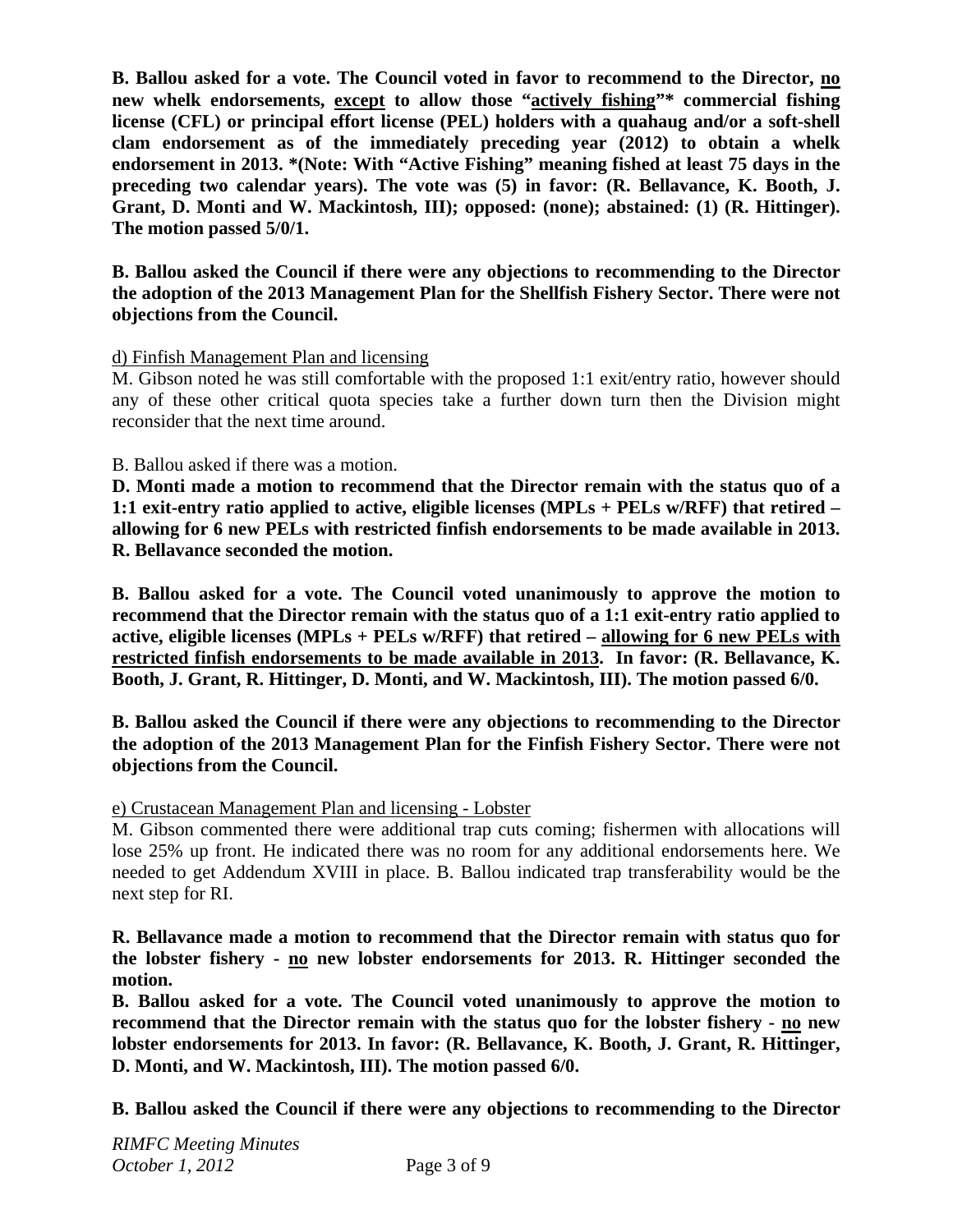## **the adoption of the 2013 Management Plan for the Crustacean Fishery Sector. There were not objections from the Council.**

## **2) Amendments to the "Commercial Fishing Licensing Regulations":**

a) Amendments to the definitions for: "Actively Fishing" (sections 5.1 and 6.7-11):

B. Ballou explained this pertained to multiple day trips and the two options would provide more flexibility for an applicant who wished to claim that they had been fishing for 75 days although they may not have 75 landing slips. This could be verified by VTR's only (option #1), or option #2, by VTR's and/or State logbooks.

K. Booth indicated that option #1 provided a benefit toward one sector of the fishery and questioned if the problem was in the 75 days, not how you count them. His position was to look at a percentage of total fishable days when you combined all the species. He pointed out that he did not know if there was a spot in the state logbook to enter over night fishing such as one might do when fishing for striped bass at Block Island. He noted, if the Department went with option #2 they would have to clarify when the logbooks were mailed out that this was how you would log your overnight or two trips. He reiterated that we should address the 75 days not the different ways to try to get there.

R. Bellavance indicated there needed to be a definition for what a "day" was.

B. Ballou clarified a "day" was a calendar day, a 24-hour period that begins at 12:01 AM and ends at midnight. The Council did not agree with this definition for a multiple day trip.

B. Ballou commented if this were to be adopted the Department may have to modify the logbooks to allow a report to capture multiple day trips.

There was further Council discussion on the issue.

**J. Grant made a motion to recommend that the Director adopt (option #1) as an amendment to the definition for "Actively Fishing" which states , "Additionally, actively fished days may be demonstrated via [Option 1] one or more Vessel Trip Reports, which specifically reference the license holder's name and license number, and correspond to dated transaction records, as verified by dealer reports to the Department; where such reports verifiably reflect two or more calendar days at sea during a single trip, those days may be used to establish fishing activity." Along with a request that the Division look into modifying the state logbooks to allow state water fishermen the ability to claim multiple day trips via the state logbook. R. Bellavance seconded the motion.**

J. Grant stated they also needed to come up with a definition for "day" as it pertains to VTRs, would it be per a 24-hour period? He also noted if there was a date and time sailed and a date and time returned that would also work.

K. Booth made a point that his concern was that he could be a mate on a boat and not hold a license but try to line himself up to get one and count days at sea, but as a license holder in a state water fishery he could not get the credit to maintain his license. He commented that he preferred option #2 because he felt it could be put together to get a logbook modified for this coming year. Otherwise, we would be two years behind.

J. McNamee stated the Division would need to check to make sure there were no compliance issues with ACCSP with the logbook format.

There was further Council discussion on the issue.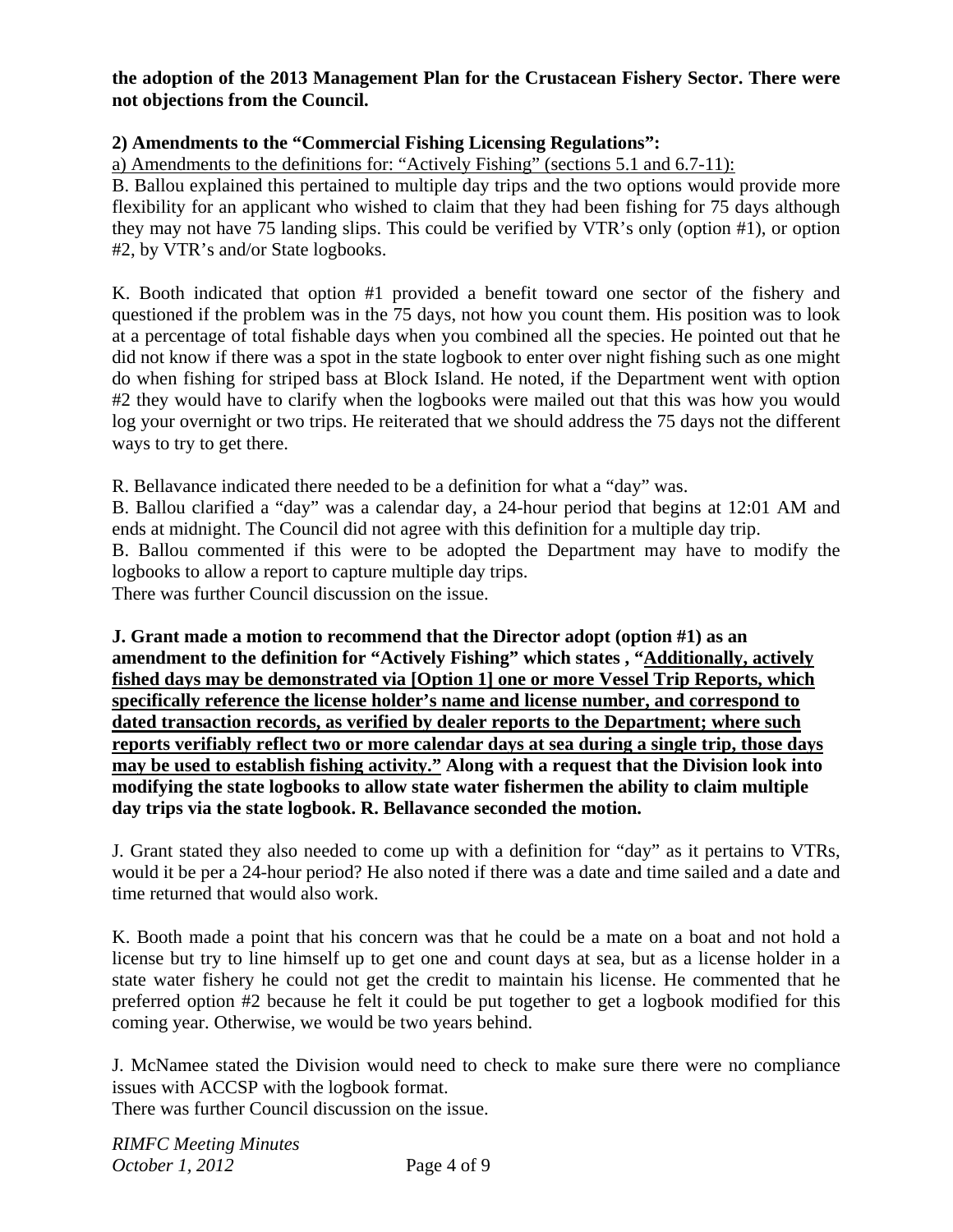K. Booth asked J. Grant if he would accept a friendly amendment. If the mechanism to change the logbooks is within the Division's authority to modify it then can we put it in effect for this year?

J. Grant stated he would accept the friendly amendment if K. Booth could give a definition for a multiple day trip for a state water license holder.

B. Ballou indicated that the Council could give guidance to the Division for the definition of a multiple day trip for a state water license holder.

There was Council discussion to table or postpone the item until the next Council meeting in November until a definition could be developed.

# **K. Booth made a motion to table action on the motion until the Division could come up**  with a definition for the term "day" and bring back to the Council in November so it could **be acted upon prior to December 31. W. Mackintosh, III seconded the motion.**

M. Gibson cautioned the Council about wanted to modify the state logbooks, indicating there may be a lot of things that we may not have thought through such as adhering to ACCSP standards, and whether we could get a vender in a timely fashion to modify the logbooks and get them printed in a time for the 2013 season. He also stated we would need to make sure fishermen were aware of the modifications and that they fill the logbooks out correctly.

The Council had a brief discussion about the timeframe in which to make changes to the licensing regulations and once filed could they make further alterations. It was pointed out that once regulations were filed there was a 20-day wait period before any other changes could be made.

J. Grant indicated he would like to work through the issue this evening since there was a short window before these regulations needed to be filed. He offered a definition for a "day" which was any 24-hour period or part thereof.

There was Council discussion about what that definition would mean.

**B. Ballou asked for a vote on the motion offered by K. Booth, to table action on the motion until the Division could come up with a definition for the term "day" and bring back to the Council at the next meeting in November. The vote was (2) in favor: (K. Booth and R. Hittinger); (4) opposed: (R. Bellavance, J. Grant, D. Monti and W. Mackintosh, III). The motion failed 2/4.** 

B. Ballou indicated they were back to the main motion, which was J. Grant's motion. J. Grant requested to perfect his motion to include his definition for a "day". R. Bellavance agreed to the perfected motion since he had seconded the original motion.

**B. Ballou asked for a vote on the perfected motion, which was to recommend that the Director adopt (option #1) as an amendment to the definition for "Actively Fishing" which states , "Additionally, actively fished days may be demonstrated via [Option 1] one or more Vessel Trip Reports, which specifically reference the license holder's name and license number, and correspond to dated transaction records, as verified by dealer reports to the Department; where such reports verifiably reflect two or more calendar days at sea during a single trip, those days may be used to establish fishing activity." Along with a request that the Division look into modifying the state logbook to allow state water fishermen the ability**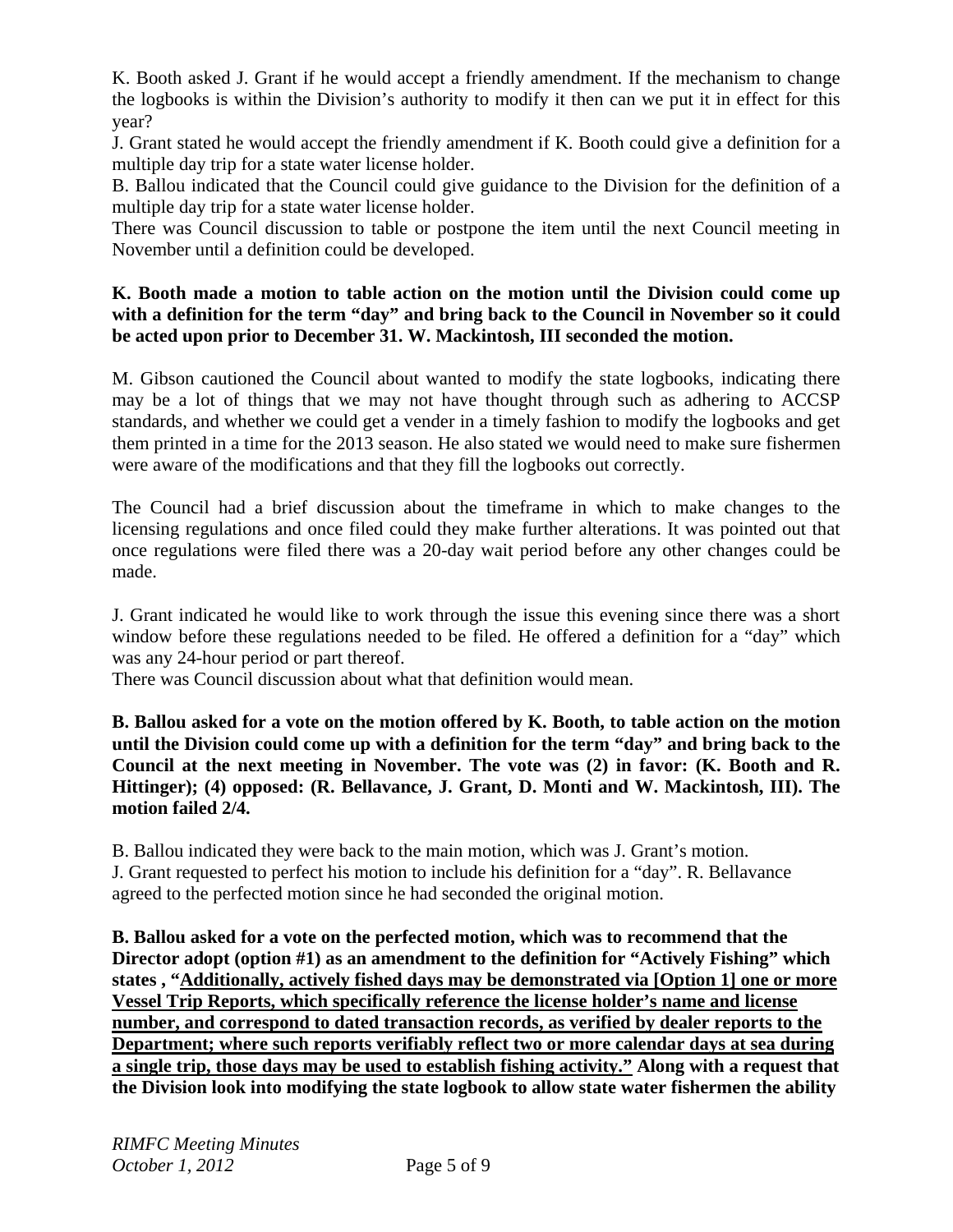### **to claim multiple day trips via the state logbook. Also to include the definition for the term "day" to mean "any 24-hour period or part thereof".**

K. Booth pointed out that option #1 only pertained to federal VTRs and did not pertain to state logbooks therefore it did not matter what the Department came up with for logbooks since logbooks do not enter in to option #1. He commented that whether you do it or not was irrelevant.

**The vote was (4) in favor: (R. Bellavance, J. Grant, D. Monti and W. Mackintosh, III); (1) opposed: (K. Booth); and (1) abstention: (R. Hittinger). The motion passed 4/1/1.** 

b) "Family Member" (section 5.27):

**K. Booth made a motion to recommend that the Director adopt the amended definition for "Family Member". R. Hittinger seconded the motion.** 

**B. Ballou asked for a vote. The vote was (5) in favor: (R. Bellavance, K. Booth and R. Hittinger, D. Monti and W. Mackintosh, III); (none) opposed. The motion passed 5/0. (Note: J. Grant was out of the room for the vote and therefore did not vote on this item.)** 

## c) Licensed Captain (section 5.43):

**R. Hittinger made a motion to recommend that the Director adopt the amended definition for "Licensed Captain". D. Monti seconded the motion.** 

**B. Ballou asked for a vote. The vote was (5) in favor: (K. Booth, R. Hittinger, D. Monti, J. Grant, and W. Mackintosh, III); (1) opposed: (R. Bellavance). The motion passed 5/1.** 

d) Provision to allow non-expiration of commercial fishing licenses for Active Duty Military (section 6.7-4(j)): **D. Monti made a motion to recommend that the Director adopt the provision to allow non-expiration of commercial fishing licenses for Active Duty Military. J. Grant seconded the motion. B. Ballou asked for a vote. The Council voted unanimously to recommend that the Director adopt the provision. In favor: (R. Bellavance, K. Booth, J. Grant, R. Hittinger, D. Monti, and W. Mackintosh, III). The motion passed 6/0.** 

e) Proposal to create a Research Set Aside (RSA) Endorsement:

M. Gibson explained there were a number of problems with regard to the Research Set Aside (RSA) program such as reporting, and separating the RSA allocations out from state assigned quota. Staff spends a lot of time trying to track and separate out the RSA information. He commented the Division was trying to address cost recovery for the amount of staff time in tracking RSA information, and also create a stronger incentive for individuals to properly report since their endorsement may not be renewed.

**J. Grant made a motion to recommend that the Director create a Research Set Aside endorsement. D. Monti seconded the motion. B. Ballou asked for a vote. The Council voted unanimously to recommend that the Director create a Research Set Aside endorsement. The vote was (6) n favor: (R. Bellavance, K. Booth, J. Grant, R. Hittinger, D. Monti, and W. Mackintosh, III). The motion passed 6/0.** 

# **3) Proposed Regulations Implementing the RI Recreational Saltwater Fishing License:**

B. Ballou stated this was a do over on a set of proposed regulations that went through the full hearing process and Council consideration last year but was not acted on. Too much time had lapsed and therefore the Department needed to re-notice the proposed regulations. Ballou explained it was the same information the Council reviewed last year.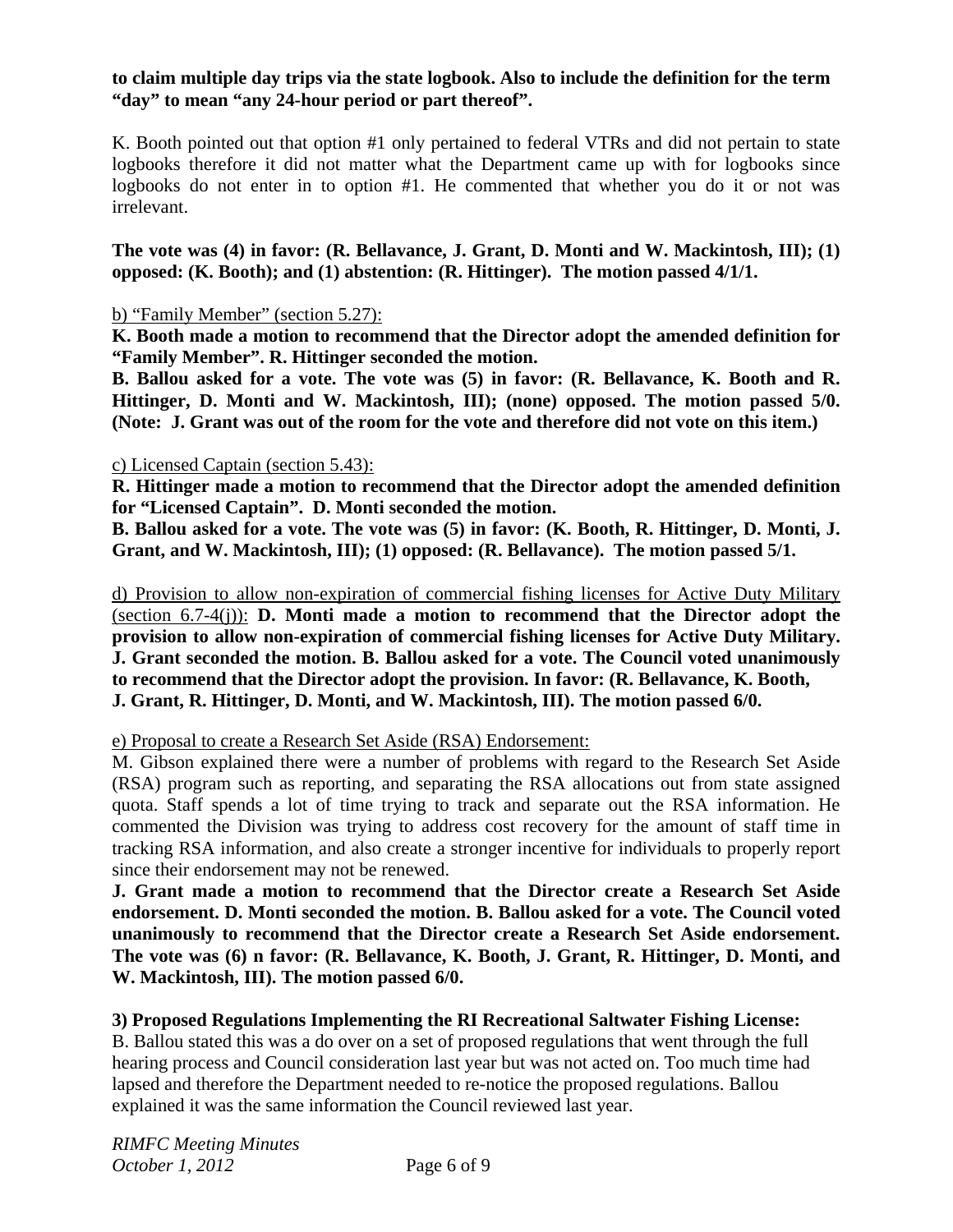The Division did not offer any comments on these items.

**R. Hittinger made a motion to recommend that the Director adopt the proposed regulations implementing the RI Recreational Saltwater Fishing License. D. Monti seconded the motion.** 

**B. Ballou asked for a vote. The Council voted unanimously to recommend that the Director adopt the proposed regulations implementing the RI Recreational Saltwater Fishing License. The vote was (6) n favor: (R. Bellavance, K. Booth, J. Grant, R. Hittinger, D. Monti, and W. Mackintosh, III). The motion passed 6/0.** 

#### **4) Proposed Vessel-Based Regulations:**

B. Ballou stated this was the same scenario that he just described in terms of why it is before the Council. He reviewed a chronology that started back in 2009 of how this issue began per a request from industry to clarify provisions for fishing from a vessel in various modes.

K. Booth stated he was not in favor of producing regulations that were not going to be productive or solve a problem. He felt the goal was to define the problem then see if these regulations address the problem. He noted some of the issues that these regulations needed to address were if illegal fish were getting to the market and if people were catching more than their limits. Booth also noted that unless the Department was going to increase their enforcement capabilities all this would be was words on paper. He felt the only people who would be restrictive by this were the people who were following the rules already.

There was Council discussion as to whether these regulations were resolving the issues.

 B. Ballou summarized that the indent was to try to come together with something to address some of the concerns that many had for fishing in different modes. He noted that ultimately we all came to a consensus with a set of rules and regulations that would set the foundation for what you could or could not do. He explained this puts in writing what has never been in writing and aims to address some of the confusion with this issue.

R. Bellavance commented that people are going to need to declare when they leave the dock whether they are fishing recreationally or commercially and that's that.

J. Grant agreed with R. Bellavance and noted that MA has the same regulations where you cannot be both (commercial and recreational) in one trip.

D. Monti indicated he liked the fact that you needed to declare how you were fishing.

K. Booth explained that unless the Department allocated resources for enforcement he felt these regulations would not change anything, except for that ability for taking some fish home to eat. S. Parent suggested three possibilities to rectify these inequities: (1) in section 10.2(d) if we were to insert the language "fee paying" after "the total number of", and delete sub-item (e); or (2) leave 10.2 as it is and add sub-items (g) "a commercially declared vessel fishing in commercial mode may possess two fish of each species that is closed commercially but is open recreationally for their own consumption; or (3) sent this entire proposal back to committee for a fresh look.

M. Gibson pointed out that if the two fish exemption were used it would compromise the recreational and commercial data programs, because if a commercial vessel is allowed a special exemption to take home a recreational catch for his own consumption he would not be interviewed by a MF agent. An agent would not be interviewing a commercial boat. These fish caught recreational would not be subject to an interview, and he felt it would also cause problems for enforcement.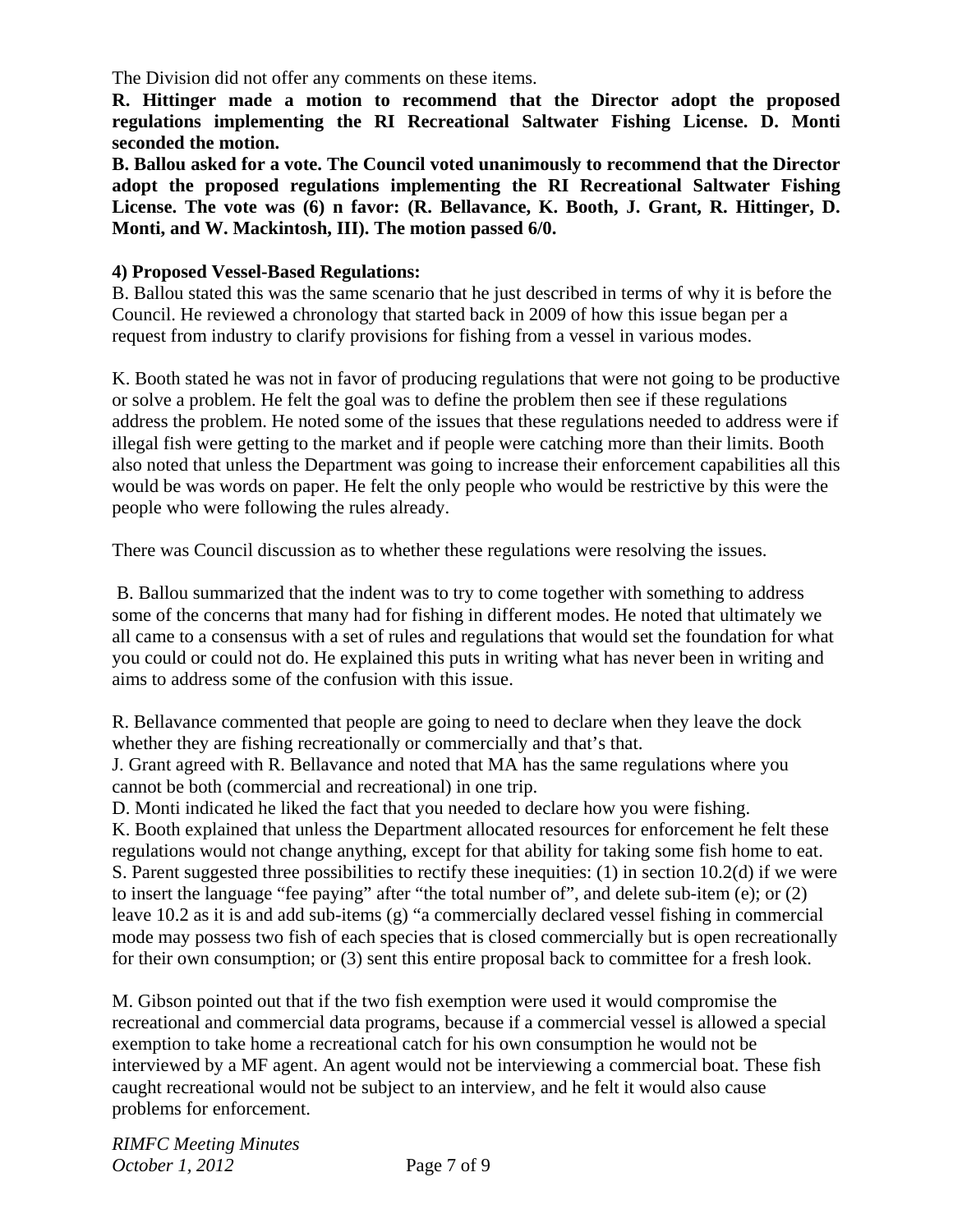**W. Mackintosh, III made a motion to recommend that the Director adopt all four parts of the proposed vessel based regulations in section 10. R. Bellavance seconded the motion. B. Ballou asked for a vote. The Council voted unanimously to recommend that the Director adopt all four parts of the proposed vessel based regulations in section 10. The vote was (6) n favor: (R. Bellavance, K. Booth, J. Grant, R. Hittinger, D. Monti, and W. Mackintosh, III). The motion passed 6/0.** 

### *Appointment of Advisory Panel member – N. Scarduzio:*

Since the primary slot as the Fish Pot representative on the Scup/Black Sea Bass AP was open, T. Baker had requested to move up to the "Primary" slot from the "alternate" slot.

**K. Booth made a motion to appoint T. Baker to the Primary" slot as the Fish Pot representative on the Scup/Black Sea Bass AP. W. Mackintosh, III seconded the motion.** 

### **B. Ballou asked Council members if there were any objections to approving this appointment as indicated. There were no objections to appointing T. Baker, therefore he was appointed.**

#### *Discussion about filling (2) vacant RIMFC member seats – R. Hittinger:*

R. Hittinger voiced concern for the Council being short two members, which were both from the scientific community. He felt to have both of those seats vacant we needed to reach out to URI, or Roger Williams College, or somebody who had fisheries programs who would be able to recommend someone to step up and serve. B. Ballou stated he had reached out to both URI and Roger Williams College and got absolutely no interest what so ever. He commented he had worked hard to try to find candidates. Ballou indicated that we needed to try to line people up soon so they could be submitted for this coming legislative process. B. Ballou encouraged Council members to reach out to their contacts to try to find candidates.

J. Grant suggested Save the Bay should be contacted. B. Ballou stated he would look in to that and also The Nature Conservancy.

### *Approval to schedule a Shellfish AP meeting – J. Grant:*

J. Grant stated some of the Shellfish AP members have seen what they would consider inconsistencies with water quality closures and openings and wanted to know if they could meet with someone from Water Resources about what the standards are and they thought by having a SAP meeting that might be an appropriate forum. J. Grant wanted to know if they could just have an informal meeting or if it needed to be held as a SAP meeting.

B. Ballou asked Council members if there were any objections to J. Grants idea to have a meeting. There were no objections from the Council to hold a SAP meeting. B. Ballou indicated that staff would contact Water Resources and coordinate with J. Grant on a date and time.

### **FYI**

### *A notice for an informational meeting for the fishing community regarding the Deepwater Wind farm project – R. Bellavance:*

R. Bellavance stated he wanted to remind people there was an informational meeting on Tuesday, October 9, 2012 at 4 PM hosted by Deepwater Wind for the fishing community. He noted an announcement had also been sent our via the DEM/DFW listserve.

*New federal regulation for commercial fishermen to obtain a Safety Decal if fishing in the EEZ– R. Bellavance:* 

R. Bellavance stated there was a new requirement that all commercial vessels fishing in the EEZ must obtain a safety decal. He noted that only a few people conduct the examination so people